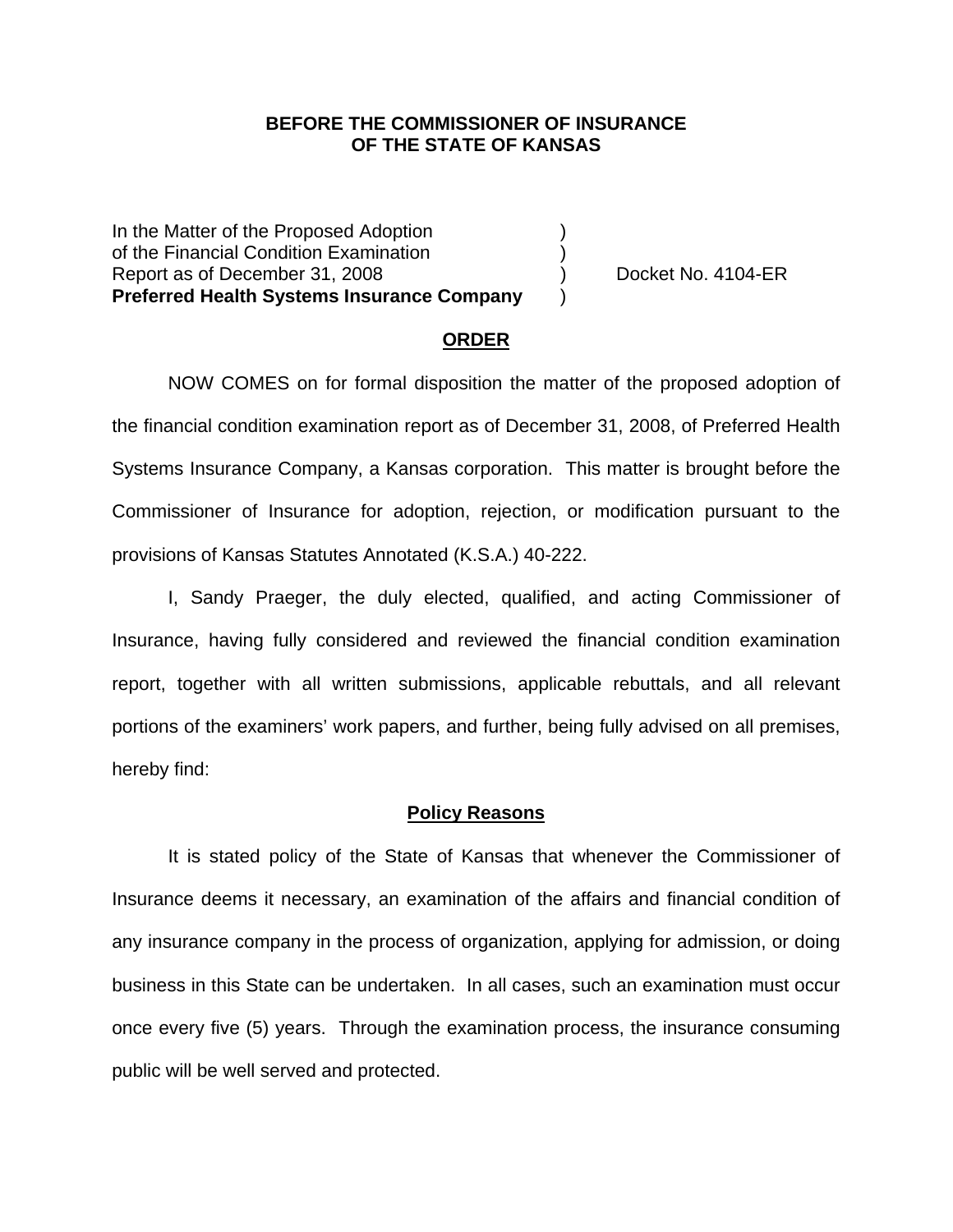#### **Findings of Fact**

 1. The Commissioner of Insurance has jurisdiction over this matter pursuant to K.S.A. 40-222.

 2. An examination of Preferred Health Systems Insurance Company was undertaken by the Kansas Insurance Department and was completed on January 22, 2010.

 3. The examiner-in-charge tendered and filed with the Kansas Insurance Department a verified written report of the examination within thirty (30) days following completion of the examination, to wit; January 25, 2010.

 4. Following receipt of the verified report, the Kansas Insurance Department transmitted the report to Preferred Health Systems Insurance Company on February 10, 2010, with a duly executed notice advising the company of its opportunity to prepare and submit to the Kansas Insurance Department a written submission or rebuttal with respect to any and all matters contained in the report. Preferred Health Systems Insurance Company was further advised that any written submission or rebuttal needed to be filed with the Kansas Insurance Department no later than thirty (30) days after receipt of the verified report.

 5. Preferred Health Systems Insurance Company filed a written acceptance of the verified report on March 12, 2010.

6. Based upon the written submission tendered by Preferred Health Systems Insurance Company, the company took no exceptions to matters contained in the verified report.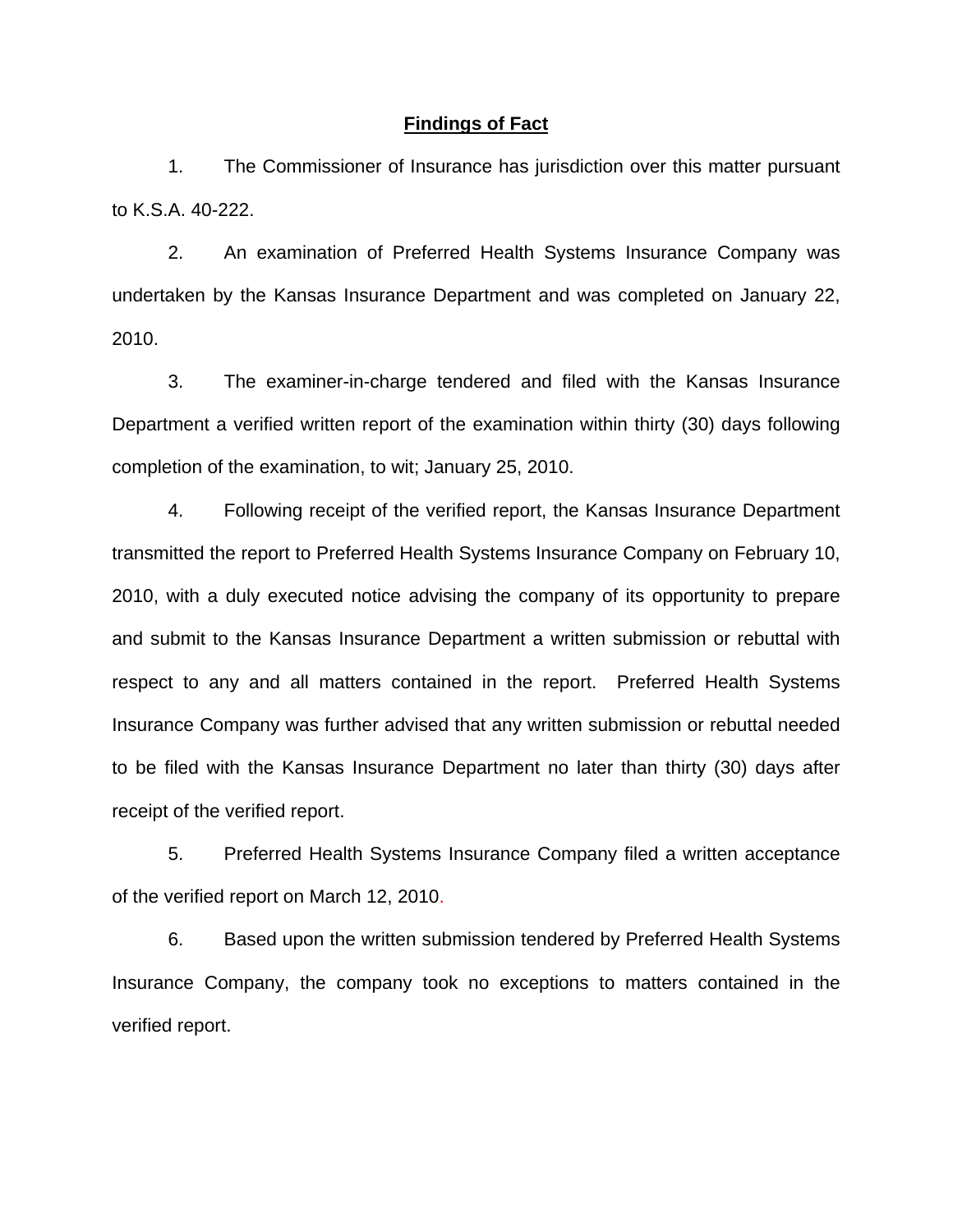7. Within thirty (30) days of the end of the time period allowed for written submission or rebuttal, the Commissioner of Insurance fully reviewed the report, together with all written submissions and rebuttals provided by Preferred Health Systems Insurance Company. The Commissioner of Insurance further reviewed all relevant workpapers.

 8. No other written submissions or rebuttals were submitted by Preferred Health Systems Insurance Company.

## **Conclusion of Law**

9. K.S.A. 40-222(k)(2) provides:

"Within 30 days of the end of the period allowed for the receipt of written submissions or rebuttals, the commissioner shall fully consider and review the report, together with any written submissions or rebuttals and any relevant portions of the examiners workpapers and enter an order:

- (A) Adopting the examination report as filed or with modification or corrections. If the examination report reveals that the company is operating in violation of any law, regulation or prior order of the commissioner, the commissioner may order the company to take any action the commissioner considers necessary and appropriate to cure such violations; or
- (B) rejecting the examination report with directions to the examiners to reopen the examination for purposes of obtaining additional data, documentation or information, and refiling pursuant to subsection (k); or
- (C) call and conduct a fact-finding hearing in accordance with K.S.A. 40- 281 and amendments thereto for purposes of obtaining additional documentation, data, information and testimony."
- 10. Based upon the Finding of Fact enumerated in paragraphs #1 through #8

above, the financial condition examination report as of December 31, 2008, of Preferred

Health Systems Insurance Company should be adopted.